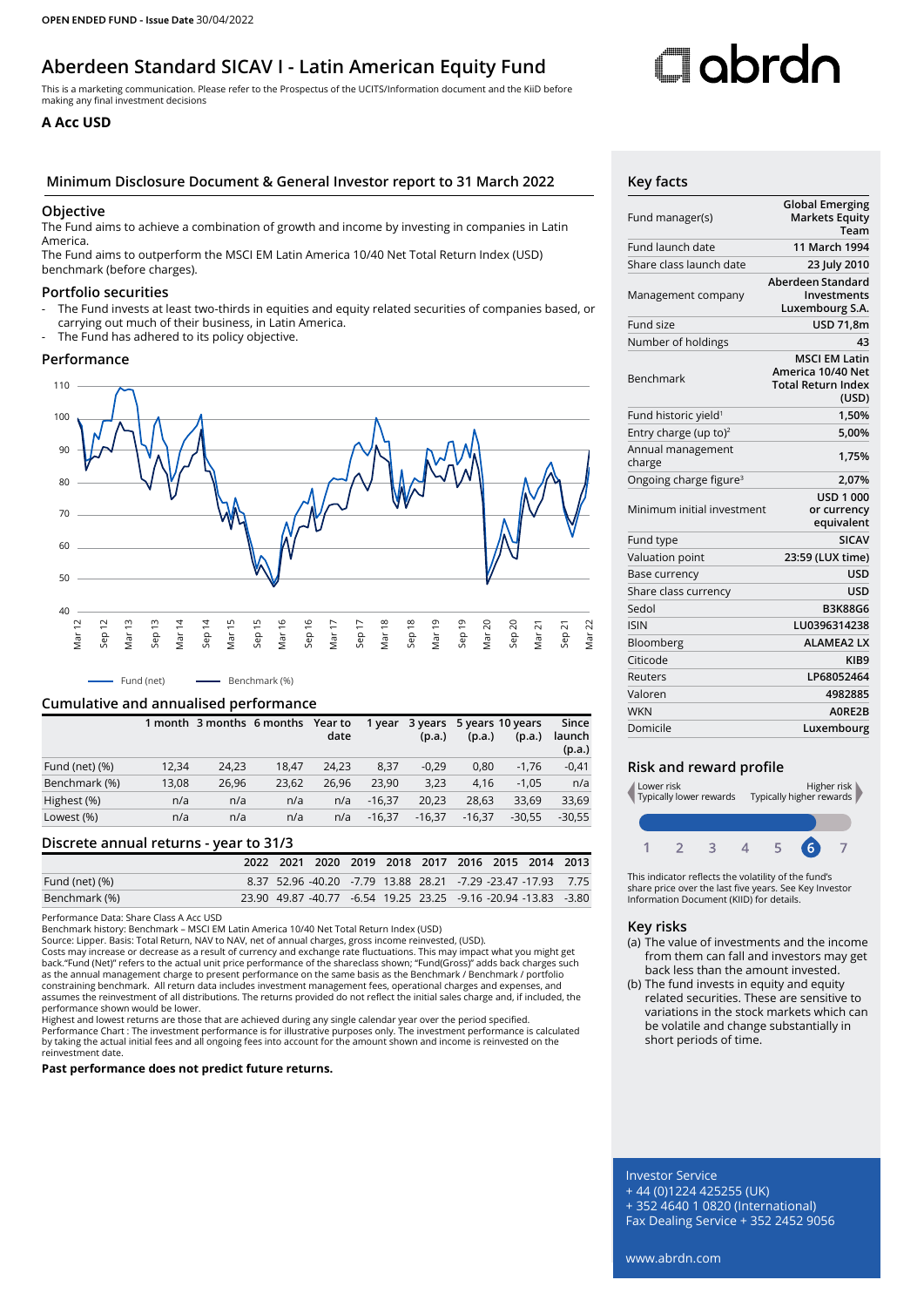#### **Management process**

The Fund is actively managed.

- The benchmark is used as a reference point for portfolio construction and as a basis for setting risk constraints.
- In order to achieve its objective, the Fund will take positions whose weightings diverge from the benchmark or invest in securities which are not included in the benchmark. The investments of the Fund may deviate significantly from the components and their weightings in the benchmark.
- Due to the active nature of the management process, the Fund's performance profile may deviate significantly from that of the benchmark over the longer term.
- abrdn integrate environmental, social and governance (ESG) considerations within the investment process. Details of the Equity ESG Integration Approach are published at www.abrdn.com under "Sustainable Investing".

#### **Top Ten Holdings**

| Vale SA                              | 8,0  |
|--------------------------------------|------|
| Grupo Mexico SAB de CV               | 6,7  |
| Petroleo Brasileiro SA               | 6,6  |
| Banco Bradesco SA                    | 5,9  |
| Wal-Mart de Mexico SAB de CV         | 5,6  |
| Fomento Economico Mexicano SAB de CV | 4,6  |
| Grupo Financiero Banorte SAB de CV   | 4,1  |
| <b>TOTVS SA</b>                      | 3,8  |
| B3 SA - Brasil Bolsa Balcao          | 3.6  |
| Arca Continental SAB de CV           | 3,4  |
| Assets in top ten holdings           | 52.3 |

**Asset allocation & Sector breakdown with Previous quarter comparision(%)**

|                        | Q <sub>1</sub> | Q4   |
|------------------------|----------------|------|
| Financials             | 23,3           | 23,9 |
| Materials              | 19,2           | 15,7 |
| Consumer Staples       | 16,7           |      |
| Energy                 | 11,2           | 8,7  |
| Industrials            | 8,1            | 11,2 |
| Consumer Discretionary | 6,7            | 7,4  |
| <b>Real Estate</b>     | 5,1            |      |
| Information Technology | 4,8            | 6,3  |
| Other                  | 4,0            | 9,5  |
| Cash                   | 1,0            | 1,4  |

#### **Country (%)**

| Brazil                   | 58,71<br>$\mathcal{L}^{\text{max}}_{\text{max}}$ and $\mathcal{L}^{\text{max}}_{\text{max}}$ and $\mathcal{L}^{\text{max}}_{\text{max}}$ |
|--------------------------|------------------------------------------------------------------------------------------------------------------------------------------|
| Mexico                   | 30,5                                                                                                                                     |
| Chile                    | $5.5 \equiv$                                                                                                                             |
| Colombia                 | $1,6$ $\blacksquare$                                                                                                                     |
| Peru                     | $1,6$ $\blacksquare$                                                                                                                     |
| United States of America | $1,0$ I                                                                                                                                  |
| Cash                     | $1,0$ I                                                                                                                                  |

Source : abrdn 31/03/2022

Figures may not always sum to 100 due to rounding.

**Statement of Changes- As compared to last quarter, there have been changes to the composition by asset allocation & sector breakdown as** 

**shown in the table above.**

- (c) The fund invests in emerging market equities and / or bonds. Investing in emerging markets involves a greater risk of loss than investing in more developed markets due to, among other factors, greater political, tax, economic, foreign exchange, liquidity and regulatory risks.
- (d) The use of derivatives carries the risk of reduced liquidity, substantial loss and increased volatility in adverse market conditions, such as a failure amongst market participants. The use of derivatives may result in the fund being leveraged (where market exposure and thus the potential for loss by the fund exceeds the amount it has invested) and in these market conditions the effect of leverage will be to magnify losses.

#### **Total expense ratio (TER) analysis**

|                                                                                   | %<br>1.8 |  |
|-----------------------------------------------------------------------------------|----------|--|
| Management fee                                                                    |          |  |
| Performance fee                                                                   | 0.0      |  |
| Operating admin &<br>service fee                                                  | 0.3      |  |
| 2.1<br><b>TOTAL TER</b>                                                           |          |  |
| Audit expenses and VAT are included within Operating<br>Admin and Servicing Fees. |          |  |

#### **Risk stats**

| Beta <sup>^</sup>                        | 1,01    |
|------------------------------------------|---------|
| Fund Volatility <sup>^</sup>             | 32,24   |
| Information Ratio <sup>^</sup>           | $-0,15$ |
| R-Squared <sup>^</sup>                   | 0.98    |
| Sharpe Ratio <sup>^</sup>                | $-0,10$ |
| Tracking Error <sup>^</sup>              | 4,62    |
| Source : abrdn. ^ Three year annualised. |         |

#### **Ratings**

| .           |    |
|-------------|----|
| Morningstar | ** |
|             |    |

#### **Derivative usage**

- Derivatives will only be used for hedging or to provide exposures that could be achieved through investment in the assets in which the Fund is primarily invested. Usage of derivatives is monitored to ensure that the Fund is not exposed to excessive or unintended risks.